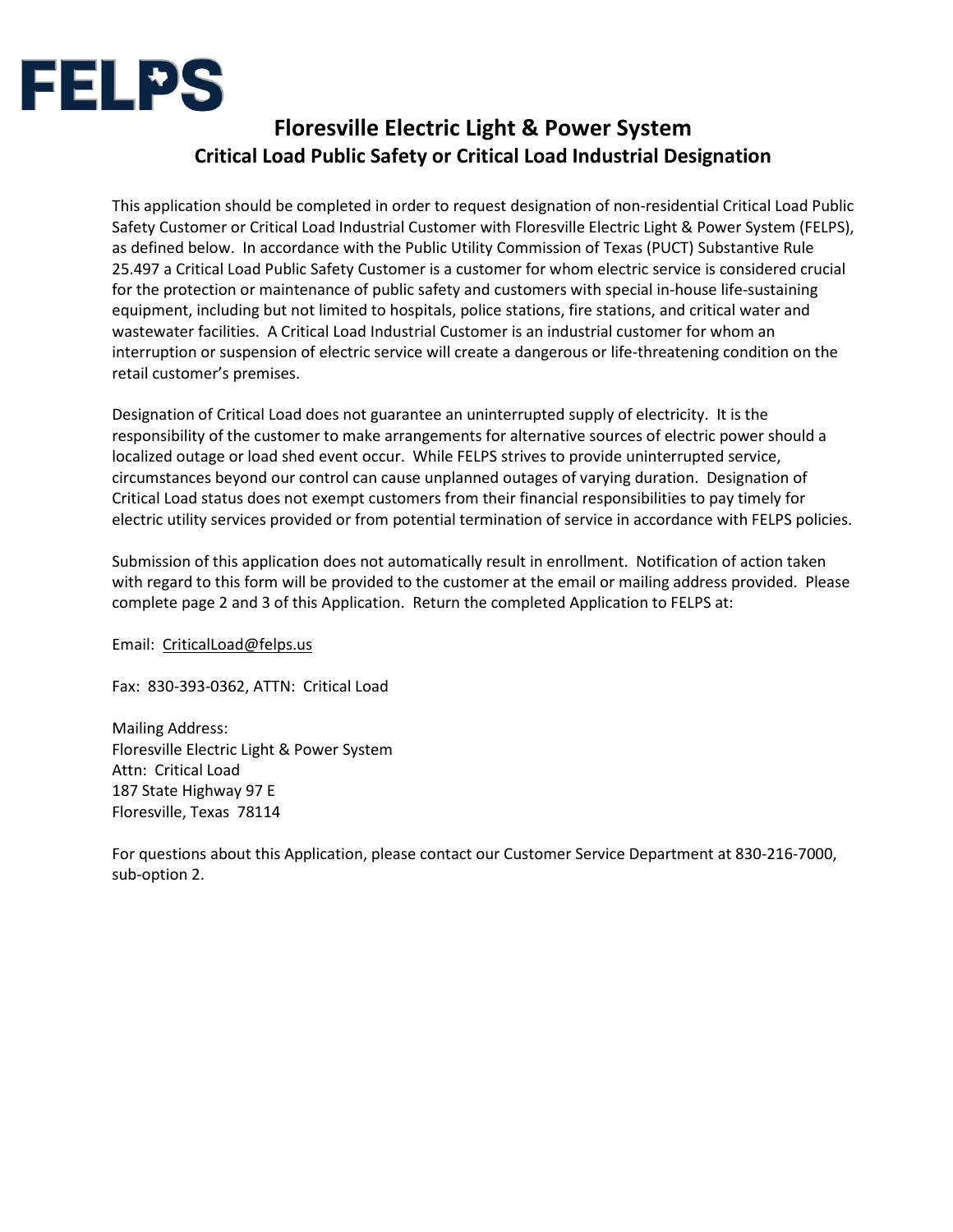

## **Floresville Electric Light & Power System Critical Load Public Safety or Critical Load Industrial Designation Application**

This application must be completed in order to request the designation of non-residential Critical Load Public Safety or Critical Load Industrial Customer status.

The criteria for qualification as Critical Load Public Safety or Critical Load Industrial are provided in the Public Utility Commission of Texas Substantive Rule 25.497. Designation of Critical Load does not guarantee an uninterrupted supply of electricity. It is the responsibility of the customer to make arrangements for alternative sources of electric power should a localized outage or load shed event occur.

| Section 1: Submitter's Contact Information                                                                      |  |  |  |  |
|-----------------------------------------------------------------------------------------------------------------|--|--|--|--|
|                                                                                                                 |  |  |  |  |
|                                                                                                                 |  |  |  |  |
|                                                                                                                 |  |  |  |  |
| Section 2: Customer Contact Details                                                                             |  |  |  |  |
|                                                                                                                 |  |  |  |  |
|                                                                                                                 |  |  |  |  |
| Mailing Address: National Address and Address and Address and Address and Address and Address and Address and A |  |  |  |  |
|                                                                                                                 |  |  |  |  |
|                                                                                                                 |  |  |  |  |
|                                                                                                                 |  |  |  |  |
| Section 3: Service Address Information                                                                          |  |  |  |  |
|                                                                                                                 |  |  |  |  |
|                                                                                                                 |  |  |  |  |
|                                                                                                                 |  |  |  |  |
|                                                                                                                 |  |  |  |  |
|                                                                                                                 |  |  |  |  |
|                                                                                                                 |  |  |  |  |
| If you have additional service addresses, attach them on a separate page.                                       |  |  |  |  |